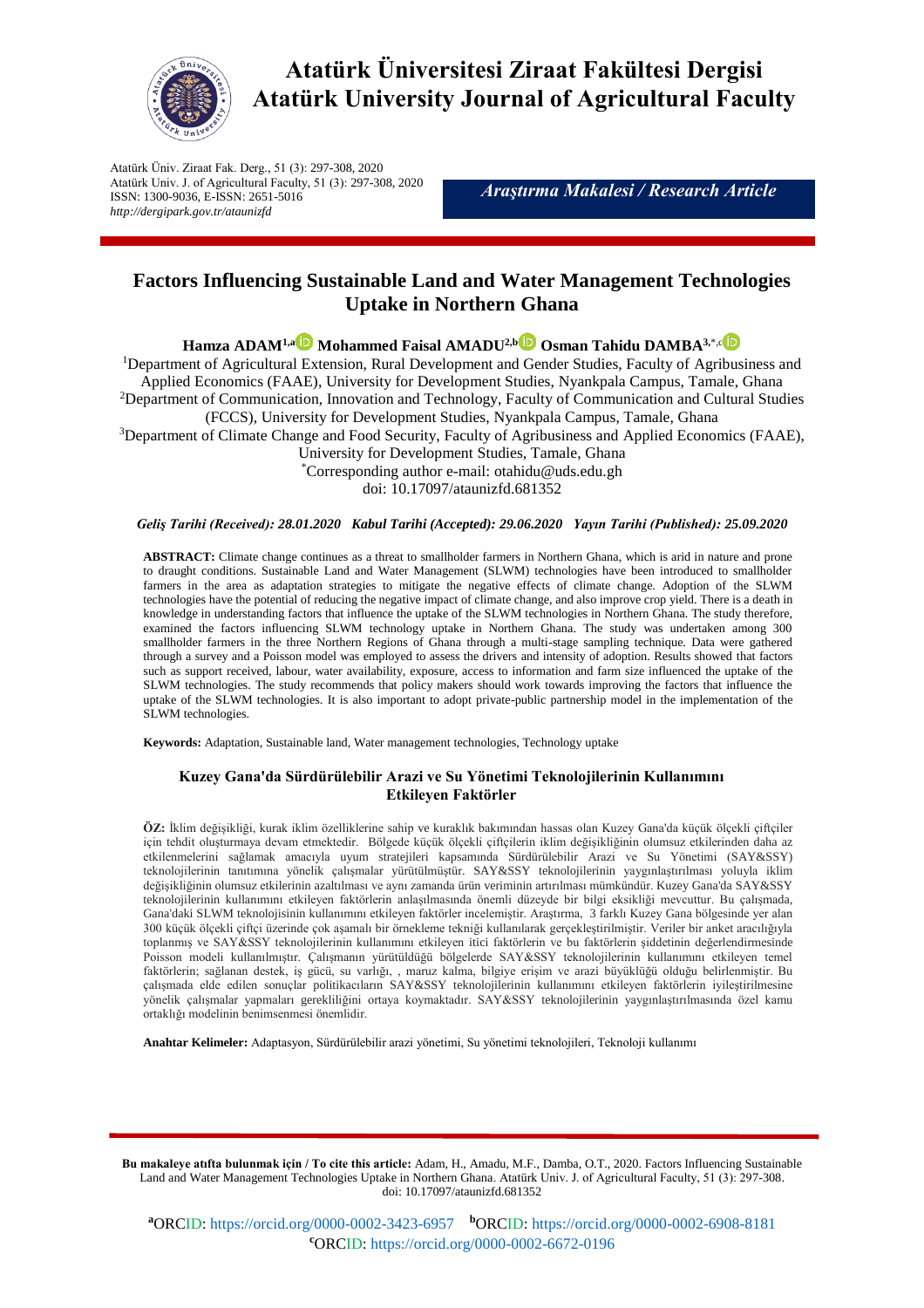# **INTRODUCTION**

Land is one of the most important factors of production and used for several purposes, including agriculture, industry, infrastructure and other development services. Despite the importance of land, its degradation is on the rise, a situation which risks depriving the future generation of their livelihood resources. Recent estimates indicate that nearly 2 billion hectares of land consisting of cropland, grassland and forest areas are already seriously degraded, some irreversibly (Gowing and Palmer, 2008). These degradation reduces productivity, and also disrupts vital ecosystem functions, and affects biodiversity and water resources, and increases vulnerability to climate change, as well as negatively affecting livelihoods (Gowing and Palmer, 2008). Degradation continues to be a major threat to agricultural lands, which is about 60% of the total land area of Ghana and these lands prone to severe erosion resulting in a cost to the nation amounting to between 1.1-2.4% of its Gross Domestic Product (GDP) (Institute of Statistical Social Economic Research, 2005). A number of activities results in the degradation of land. These include mining, deforestation, and non-appropriate farming practices (continuous cropping, chemical fertilizer application, etc.). Arable land is continuously lost to urbanization, road construction and mining activities. There is a relationship between land degradation and food production. Land degradation impacts negatively on the livelihood of both present and future communities/households who directly depend on it for their sustenance.

As land becomes scarce, it becomes increasingly overexploited in its use. Sustainable Land and Water Management (SLWM) has been identified as a prerequisite for enhanced agricultural production, food security, incomes and livelihoods for its population. The World Bank defined SLWM as "a knowledge-based procedure that helps to integrate land, water, biodiversity, and environmental management (including input and output externalities) to meet rising food and fiber demands while sustaining ecosystem services and livelihoods. The SLWM is necessary to meet the requirements of a growing population. Improper land management can lead to land degradation and a significant reduction in the productive and service (biodiversity niches, hydrology, carbon sequestration) functions of watersheds and landscapes". Vancutsem (2008) explains that "Land management covers the debate about norms and visions driving the policy-making, sector-based planning both in the strategic and more operative time spans, spatial integration of sectoral issues, decision-making, budgeting, implementation of plans and decisions and the monitoring of results and evaluation of impacts." SLWM technologies are

largely influenced by both social and economic drivers of land degradation attributed to population growth and food deficits in (Cordingley et al., 2015). Researchers over the years have developed various SLWM technologies that will enhance productivity without adverse impact on land and environmental services for farmers across the globe, and these have been found to increase yield, reduce soil erosion and reduce cost of production in several agriculturally rich countries (Bolliger et al., 2006a). In Sub-Saharan Africa, the application of SLWM technologies during trials in countries such as Ethopia, Kenya, Tanzania, and Zimbabwe led to an improvement in yield between 20-120% among smallholder farmers (Rockstrom et al., 2007).

The SLWM technologies introduced by researchers include integrated nutrient management, conservation tillage, crop rotation, agroforestry, water harvesting, livestock integration and integrated pest management (Bolliger et al., 2006b). Creating awareness and building the necessary technical capacity at all levels of the agriculture value chain to support the promotion of SLWM technologies as a way of ensuring sustainable management of land and environment have been envisaged as a major output in Ghana's Medium-Term Agriculture Sector Investment Plan (METASIP).

To this end, there have been a number of interventions aimed at protecting the environment, particularly land and water, from degradation and improving the livelihood strategies of smallholder farmers for the benefit of both the present and future generations. Two main SLWM interventions that have been implemented in the Northern Savannah ecological zone considered land degradation is a critical component to achieving SLWM. The first was Ghana Environmental Management Project (GEMP), which was meant to support the implementation of Ghana's National Action Programme to Combat Drought and Desertification (NAP). The goal of the GEMP was to strengthen Ghanaian institutions and rural communities to enable them to reverse land degradation and desertification trends in three regions of Northern Ghana and to adopt sustainable water and land management systems that improve food security and reduce poverty. The second is the Ghana Sustainable Land and Water Management Project (GSLWMP), which aims at promoting and scaling up land management practices within these communities towards enhancing agricultural productivity and restoring eco-systems integrity. Through GEM and GSLWMP implemented between 2008-2013 and 2014-2020 respectively, and other MOFA projects, various technologies have been strengthened or implemented to help control and manage the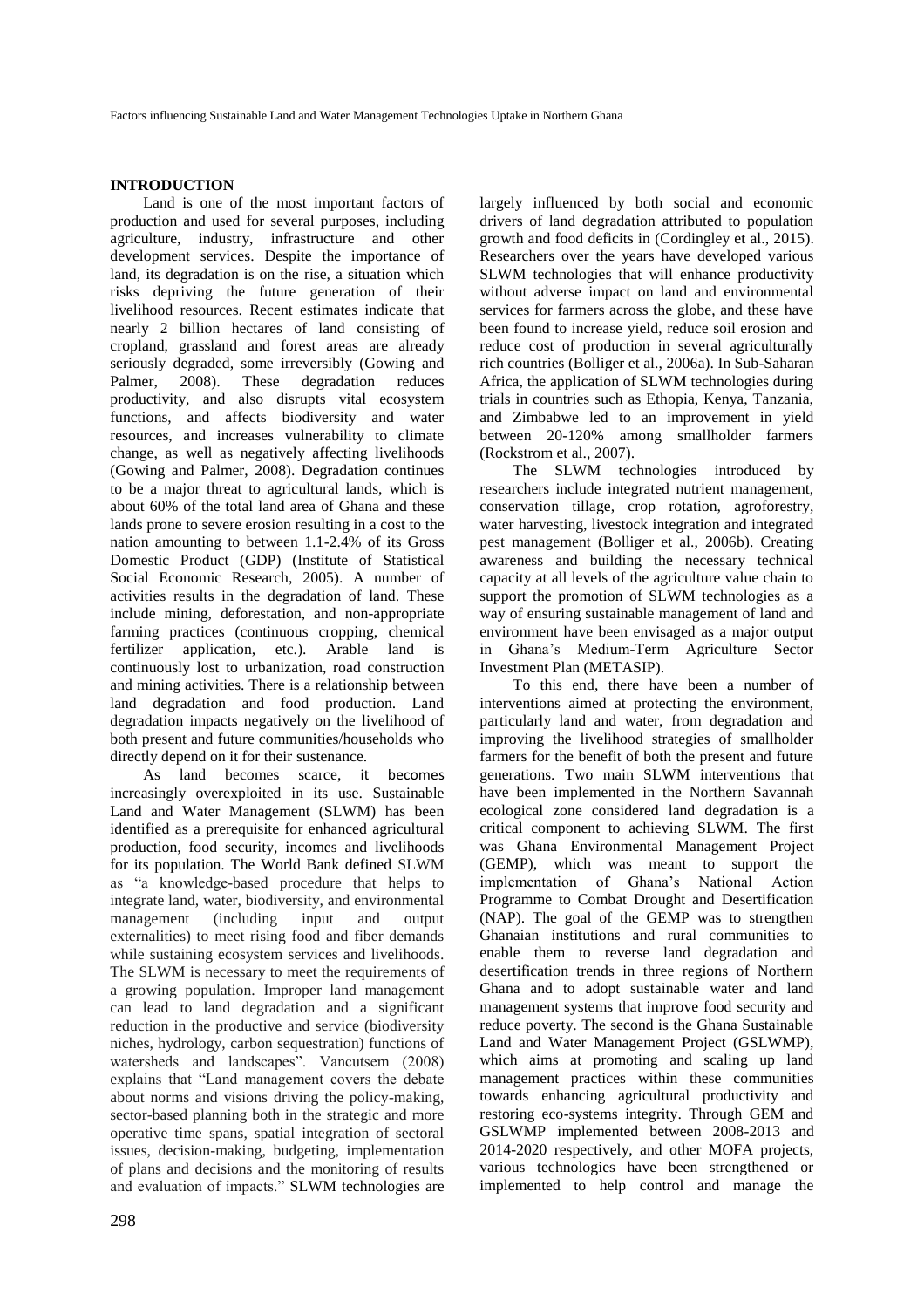practices of smallholder farmers in order to protect the environment from degradation.

However, despite these interventions, major gaps in the achievement of SLMW included limited knowledge on the various available SLWM technologies and their associated benefits to potential users. Another limiting factor to the promotion and adoption of SLWM technologies in Ghana is the weak capacity of extension agents to demonstrate SLWM technologies to farmers. Furthermore, there is paucity of documentation in a single platform/database of all the available SLWM technologies that have been developed and proven for easy use for extension service provision by both public and private sector service providers. This study therefore seeks to assess the various sustainable land and water management technologies as well as the factors influencing a smallholder's choice of the technologies in the Northern region of Ghana.

# **Sustainable Land and Water Management Technologies**

In Ghana, while the SLWM technique is to "demonstrate improved sustainable land and water management practices aimed at reducing land degradation and enhancing maintenance of biodiversity in selected micro-watersheds" it also seeks to strengthen spatial planning towards linking watershed investments. Implementation of various focused on three significant components.

First, the SLWM seeks to enhance the capacities of implementing institutions by providing integrated spatial planning tools that will enable such institutions to undertake strategic economic decisions related to water and land in the Northern, Upper East and West regions. The second component is to focus on providing support to community floods and land management at the micro-watershed level. This component incorporated "labour-intensive civil works investments into small-scale flood and water management infrastructure and finally, the SLWM provides additional support to project management and coordination state institutions.

According to a World Bank Report (2015), the agricultural landscape and the corridor areas under sustainable land and water management have been made productive through farming techniques such as contour bunds, zero tillage, crop rotation, intercropping with legumes, composting, mulching, protecting buffer zones and planting trees along river banks. Governments in Ghana has implemented various SLWM technologies since 2011 and about 10,000 land users are said to have adopted SLWM practices covering an area of over 3,000 hectares with over 24,000 community members benefiting from the project intervention. Out of the latter, an estimated 40% are said to be women.

The SLWM is defined as a knowledge-based procedure that helps integrate land, water, biodiversity and environmental management to offset the consequence of rising food and fibre demands while at the same, sustaining ecosystem services and livelihoods (The World Bank, 2006). The SLWM is necessary to meet the requirements of a growing population. Improper land management can lead to land degradation and a significant reduction in the productive and service functions of watersheds and landscapes (The World Bank, 2006).

The SLWM also includes ecological, economic and socio-cultural dimensions (Hurni, 1997). These three are not separate rather they are interconnected. They are also referred to as the '3Es' of sustainable development - Equality, Economy, and Ecology (UNESCO, 2006).

Ecologically, the SLWM technologies – in all their diversity – effectively combat land degradation. But a majority of agricultural land is still not sufficiently protected, and the SLWM needs to spread further. Socially, the SLWM helps secure sustainable livelihoods by maintaining or increasing soil productivity, thus improving food security and reducing poverty, both at household and national levels. Economically, the SLWM pays back investments made by land users, communities or governments. Agricultural production is safeguarded and enhanced for small-scale subsistence and largescale commercial farmers alike, as well as for livestock keepers. Furthermore, the considerable offsite benefits from the SLWM can often be an economic justification for them.

It is now widely accepted that the SLWM practices provide an effective way of improving the management of water resources and the reduction of soil, vegetation and biodiversity degradation, which helps to increase and maintain crop, forest and forage yields. The SLWM practices application could contribute to mitigating the effects of climate change and significantly improve food security and the resilience of the rural population to external shocks. The implementation of the SLWM practices, techniques and technologies is therefore a promising solution for most African countries (Winterbottom. 2013).

## **MATERIAL AND METHOD Study Area**

The Northern Ghana is made up of Northern, Savannah, North East, Upper East and Upper West regions. The Northern Regions are much drier than southern areas of Ghana, due to their proximity to the Sahel and the Sahara. The vegetation consists predominantly of grassland, especially Savanna with clusters of drought-resistant trees such as baobabs and acacia. The dry season occurs between January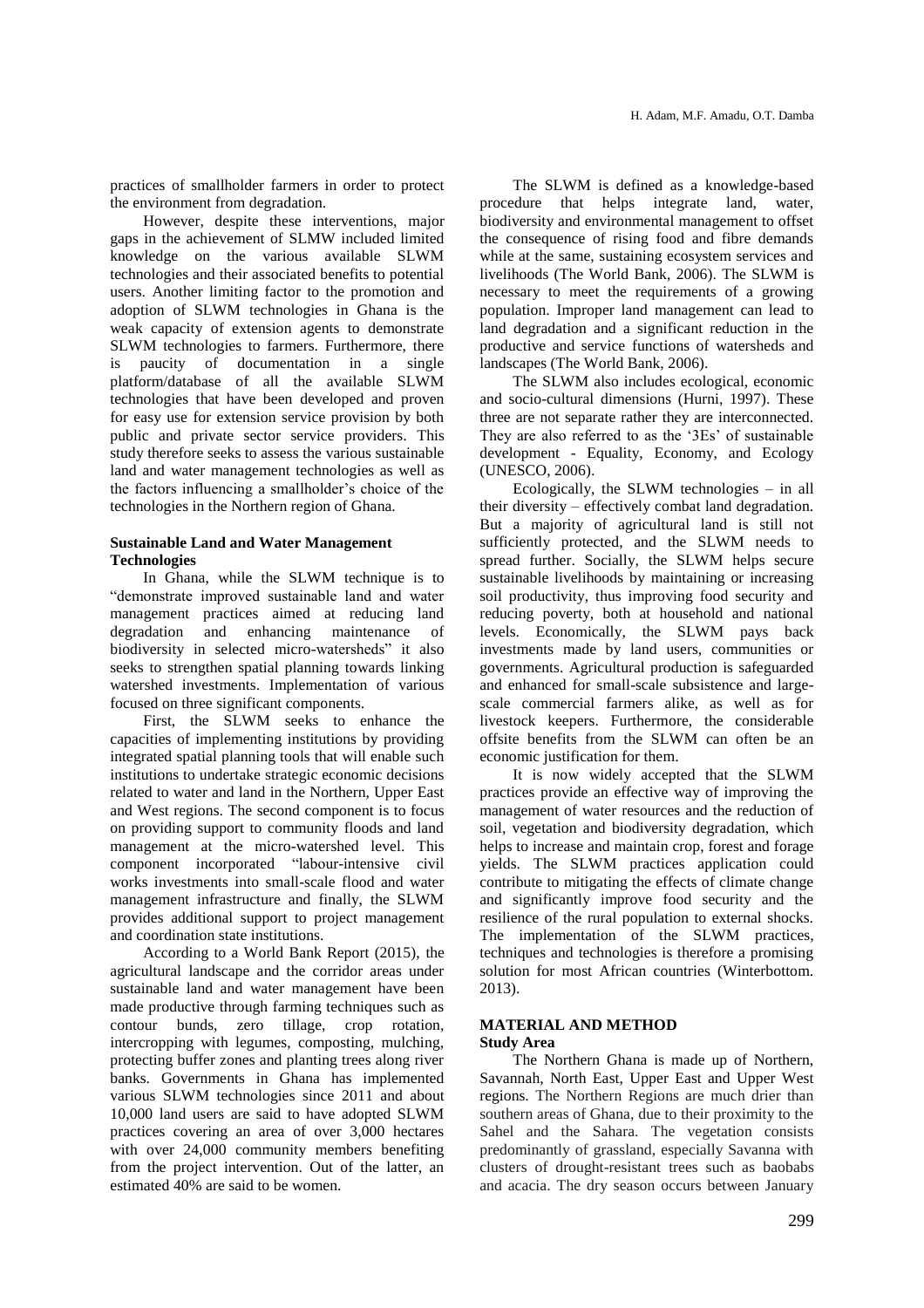and March. The wet season is between July and December, with an average annual rainfall of 750 to 1050 mm. The highest temperatures are reached at the end of the dry season, the lowest in December and January. However, the hot Harmattan wind from the Sahara blows frequently between December and at the beginning of February. Temperatures can vary between  $14 \text{ °C}$  at night and  $40 \text{ °C}$  during the day. The study randomly selected two districts out of the three (3) districts implementing SLWM technologies and included Yagba-Kubori and West Mamprusi.

The Upper East Region is located in north Ghana and is the second smallest among the administrative regions in Ghana, occupying a total land surface of 8,842 square kilometers or 2.7% of the total land area of Ghana. The study randomly selected two (2) districts, which includes Kasena-Nankana East and Bawku West districts out of the four (4) districts implementing SLMW technologies.

**Table 1.** Sampling of study communities

The Upper West Region of Ghana is located in the northwestern corner of Ghana. Two (2) districts out of the four districts implementing SLWM technologies were randomly selected for the study.

#### **Data**

A total of 300 household members interviewed in the study area. Data was collected through a multistage sampling technique. First, two districts were randomly selected from each of the three regions. Second, 5 communities were randomly selected from each district. Finally, 10 households from each community were randomly selected for survey. Table 1 details the sampling of study communities. With regards to the level of uptake of existing SLWM technologies by farmers, the study delved into level of adoption of SLWM technologies, the factors responsible for uptake.

| <b>Region</b>     | <b>District</b> | <b>Communities</b>                    |
|-------------------|-----------------|---------------------------------------|
| <b>Northern</b>   | West Mamprusi   | Takorayiri, Gugya-pala, Buakudow,     |
|                   |                 | Tiya, Bugya-Kuraa                     |
|                   | Mogduri         | Buhiyingah, Yagaba, Prima, Goriba,    |
|                   |                 | Loagri                                |
| <b>Upper East</b> | Kasena-Nankana  | Awenia, Nakongdong, Afania,           |
|                   |                 | Achangoson, Aniu-Adongo               |
|                   | Bawku West      | Namog, Sheiga, Zopkalga, Kunkuo,      |
|                   |                 | Farig                                 |
| <b>Upper West</b> | Sisala West     | Kusala, Gbal, Jawia, jeffesi, Bullu   |
|                   | Wa East         | Zinye, Vissee, Gudayiri, Naaha, Manwu |

**Source:** Field Survey, 2018.

#### **MATERIAL AND METHOD Theoretical Framework**

Based on the number of SLMW technologies adopted by smallholder, it takes the attributes of a Poisson model due to (1) the SLMW technologies can be counted in whole numbers, (2) occurrences are independent, so that a farmer adopting one technology neither diminishes nor increases the chance of another technology; (3) the average frequency of adopting an SLMW technology for a time period in question is known and (4) it is possible to count how many technologies can be used. The count nature of the technologies makes the Poisson model which is applied in analysing counts of events assumed to occur randomly in time (Gart, 1975). Based on the attributes of count attributes of the SLMW technologies, with respect to factors affecting levels of uptake/adoption, the study made use of the Poisson model as the data was free from excess zeros and under/over-dispersion. These are usually the main challenges of count data. Based on this, the density function for the Poisson regression is defined as:

$$
f(y_i/x_i) = \frac{e^{-\lambda_i} \lambda_i^{y_i}}{y_i!}, \ y_i = 0,1,2,3,...... \tag{1}
$$

Where,  $y_i$  is the number of technologies adopted by a farmer *i* and  $X_i$  are explanatory variables that are hypothesized to influence adoption

levels. Further, the conditional mean parameter  $\lambda_i$  as a function of the regressors,  $X_i$  and a parameter vector,  $\beta$  is defined as: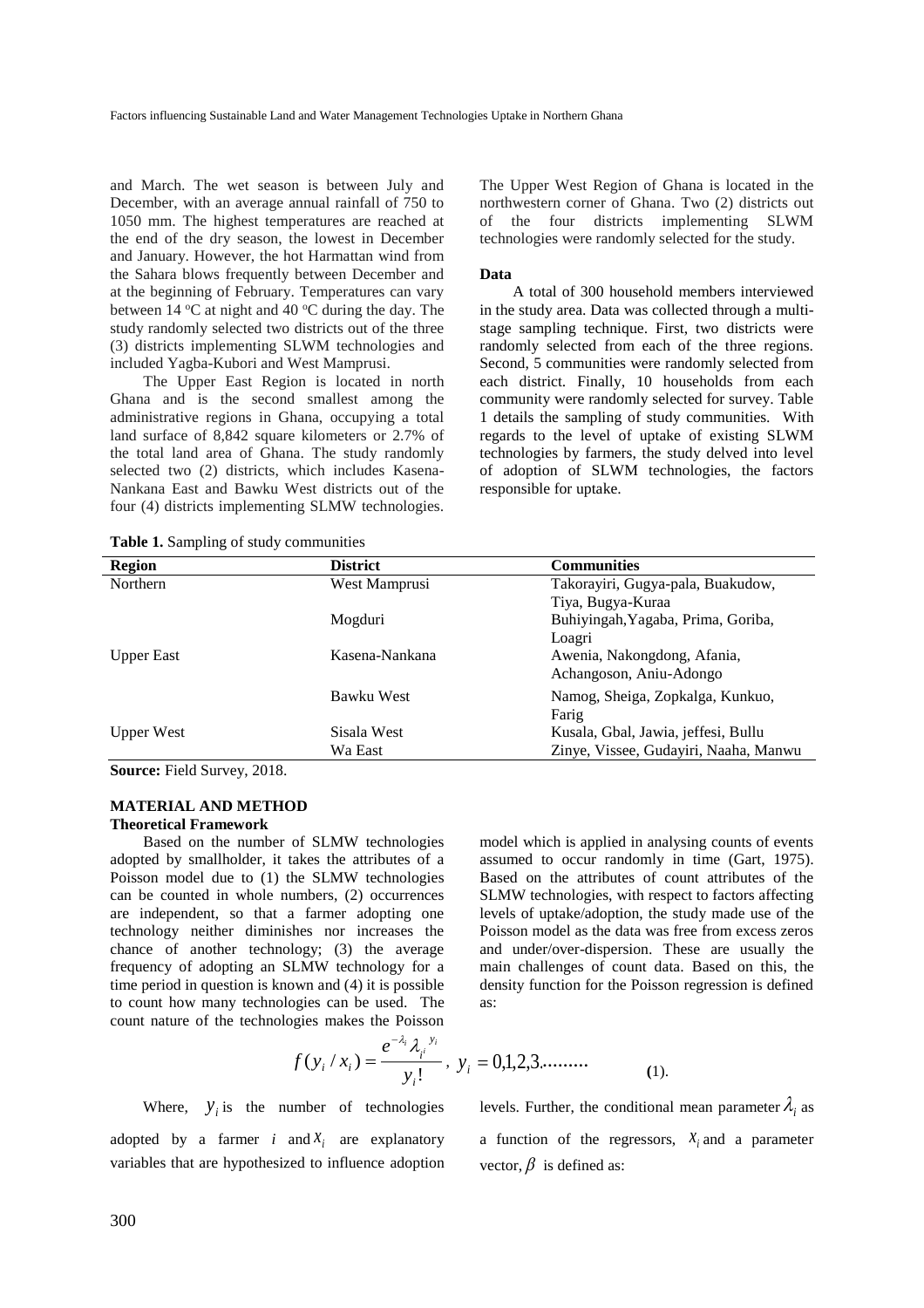$$
\lambda_i = E[y_i / x_i] = \exp(x_i \beta)
$$
  
\nWhere  $\exp(x \beta) = \exp(\beta_0) + \exp(\beta_1 x_1) + \exp(\beta_2 x_2) + \exp(\beta_3 x_3) + \exp(\beta_k x_k)$  (2).

The conditional mean specification in (2) implicitly defines a regression model of the form:

$$
y_i = \lambda_i + \varepsilon_i = \exp(x_i \beta) + \varepsilon_i \text{ with } E(x_i \varepsilon_i) = 0.
$$
\n<sup>(4)</sup>

## **Model Specification**

The SLMW adoption  $= f$  (age, gender, marital status, education, household size, farm size, exposure, access to information, cost of technology, occupation).

Table 2 below explains the various factors influencing SLMW adaptation, means of measurement with the *prior* expectation.

| <b>Dependent Variable</b>                           | Independent<br><b>Means of Measurement</b><br><b>Variable</b> |    | A prior<br><b>Expectation</b>                          |                          |
|-----------------------------------------------------|---------------------------------------------------------------|----|--------------------------------------------------------|--------------------------|
|                                                     | Age                                                           |    | Years                                                  |                          |
|                                                     | Gender                                                        |    | Dummy (Male=1 0=Otherwise)                             | $- / +$                  |
| SLMW Adoption (Adopting=1,<br>$0=Otherwise$ (Dummy) | <b>Marital Status</b>                                         |    | Dummy (Married=1,0=Otherwise)                          | $^{+}$                   |
|                                                     | Education                                                     |    | Years                                                  | $^{+}$                   |
|                                                     | Household Size                                                |    | Number                                                 | $^{+}$                   |
|                                                     | Farm                                                          |    | Acres                                                  | $^{+}$                   |
|                                                     | Exposure                                                      |    | (Association<br>Dummy<br>Membership=1, $0=O$ therwise) | $\overline{\phantom{a}}$ |
|                                                     | Access<br>Information                                         | to | Dummy (Yes=1, 0=Otherwise)                             | $^{+}$                   |
|                                                     | Cost<br>Technology                                            | of | Dummy (Yes=1, $0=$ Otherwise)                          | $-/+$                    |
|                                                     | Occupation                                                    |    | Category/Types                                         | $-/+$                    |

**Source:** Field Data, 2017.

# **RESULTS AND DISCUSSION Socio-demographic Characteristics of Respondents**

Findings from the study revealed a mean age of 47.6 years of the respondents, which implies that farmers were relatively young. Findings further suggest that relatively active people are engaged in farming in Northern Ghana, which is good for the future of agriculture. This is contrary to the findings of several studies that the youth do not longer want go into farming (Ministry of Food Agriculture, 2011).

As seen from the results in Table 3 below, majority (71.7%) of the respondents were males, while females constituted the minority (28.3%). On marital status, the study found the majority (91.3%) of the respondents are married. Only a small proportion (4.3%) of the respondents were single. While 4.0% and 0.3% were widowed and divorced respectively.

Formal education is critical for innovation adoption, hence the study wanted to establish the level of formal education attained by respondents in relation to the SLMW technology adoption in the study area. From the study, it was realised that access to education is still very low among smallholder farmers. As seen in Table 3, majority of respondents lacked formal education, while the highest number of respondents with formal education were primary education. Also, about 8.7%, 7.7%, and 2.0%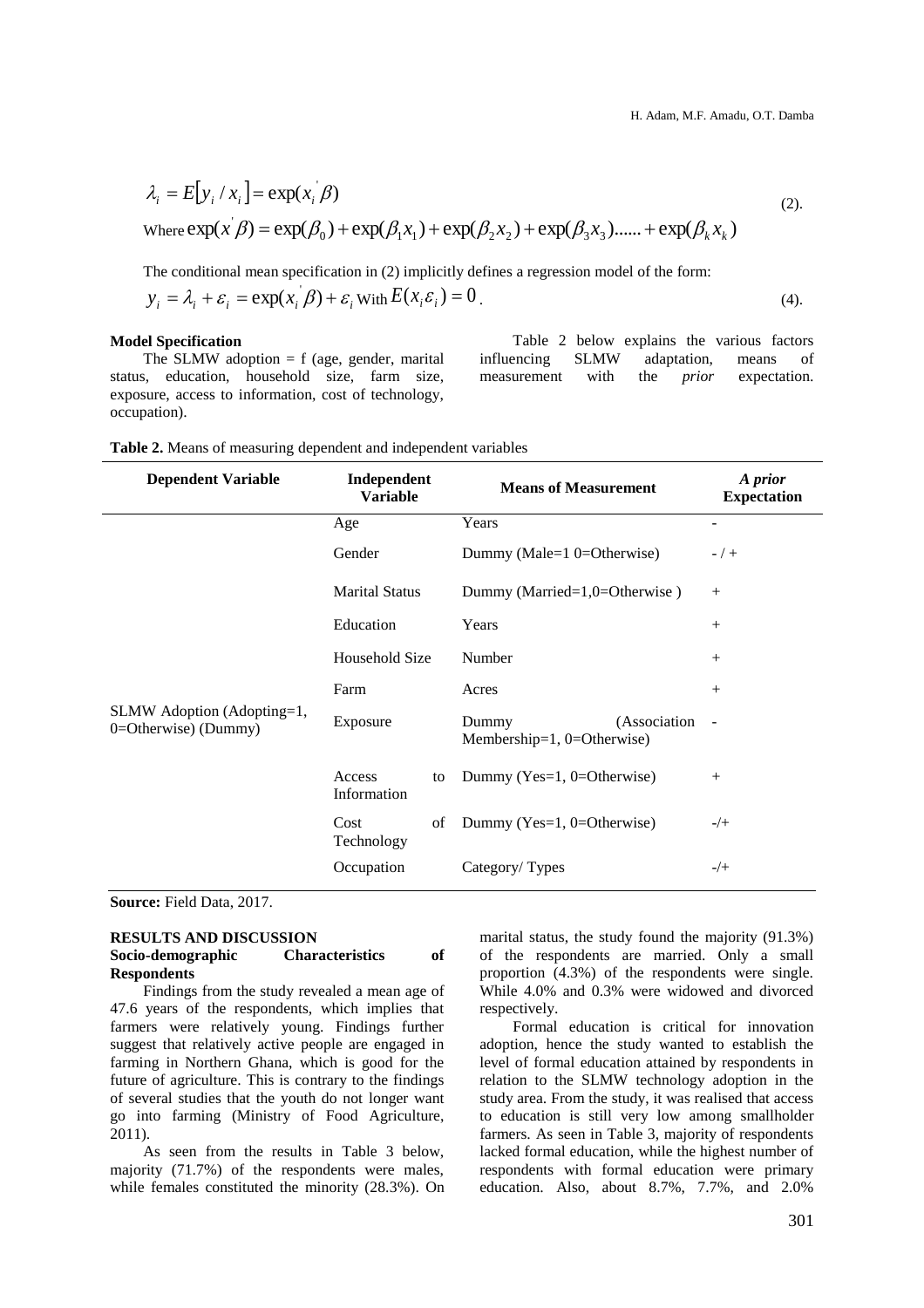attained JHS/Middle, JHS, and tertiary education respectively.

Furthermore, about 16 of the respondents representing 2.0% had attained Arabic education. The finding is reflective of the general observation that smallholder farmers generally either have low education or lack formal education.

Household size tends to influence the labour force of households, and for that matter the study sought to establish the household size of respondents. As established by the findings, the average household size was generally large, as most (39.5%) of the households were above 10 members, followed closely by household within the brackets of 9-12 members (24.7%). The least household belonged to the household less than 3 members (0.3%).

With regard to economic activities, as seen in Table 3, farming recorded the highest numbers of

people with 286 individuals, representing 95.3% of the respondents engaged in it. Trading, artisanal activities and wage labour recorded 3.0%, 0.3%, and 0.7% respectively. The finding is typical of rural households where farming remains the main occupation (Ministry of Food and Agriculture, 2007; Ghana Statistical Service, 2013).

In terms of farming systems, majority of the respondents largely practiced the two main types of farming systems, which includes the mixed farming and crops only. About 70.7% of the respondents were engaged in mixed farming, while respondents representing 29.3% were into only crops. These results can be attributed to the large number of farmers practicing mixed farming in order to conserve nutrients and also reduce water run-off.

| <b>Variable</b>       | <b>Description</b> | <b>Frequency</b>                                                                                                                                                        | Percentage |
|-----------------------|--------------------|-------------------------------------------------------------------------------------------------------------------------------------------------------------------------|------------|
|                       | Male               | 215                                                                                                                                                                     | 71.7       |
| Gender                | Female             | 85                                                                                                                                                                      | 28.3       |
|                       | <b>Total</b>       | 300                                                                                                                                                                     | 100        |
| <b>Marital Status</b> | Married            | 274                                                                                                                                                                     | 91.3       |
|                       | Single             | 13                                                                                                                                                                      | 4.3        |
|                       | Widowed            | 12                                                                                                                                                                      | 4.0        |
|                       | Divorced           | $\mathbf{1}$                                                                                                                                                            | 0.3        |
|                       | <b>Total</b>       | 300                                                                                                                                                                     | 100        |
| Formal Education      | No Education       | 195                                                                                                                                                                     | 65.0       |
|                       | Primary            | 34                                                                                                                                                                      | 11.4       |
|                       | JHS/Middle         | 26                                                                                                                                                                      | 8.7        |
|                       | <b>SHS</b>         | 23                                                                                                                                                                      | 7.7        |
|                       | Tertiary           | 6                                                                                                                                                                       | 2.0        |
|                       | Arabic             | 16                                                                                                                                                                      | 5.3        |
|                       | <b>Total</b>       | 300                                                                                                                                                                     | 100        |
| Household size        | Less than 3        | $\mathbf{1}$                                                                                                                                                            | 0.3        |
|                       | $3 - 5$            | 46                                                                                                                                                                      | 15.3       |
|                       | $6 - 8$            | 59                                                                                                                                                                      | 19.7       |
|                       | $9-12$             | 74                                                                                                                                                                      | 24.7       |
|                       | Above 10           | 118                                                                                                                                                                     | 39.5       |
|                       | <b>Total</b>       | 300<br>100<br>286<br>95.3<br>9<br>3.0<br>0.3<br>$\mathbf{1}$<br>$\overline{2}$<br>0.7<br>$\overline{c}$<br>0.7<br>300<br>100<br>212<br>70.7<br>88<br>29.3<br>300<br>100 |            |
|                       | Farming            |                                                                                                                                                                         |            |
|                       | Trader             |                                                                                                                                                                         |            |
|                       | Artisan            |                                                                                                                                                                         |            |
| Major Occupation      | Wage labour        |                                                                                                                                                                         |            |
|                       | Others             |                                                                                                                                                                         |            |
|                       | <b>Total</b>       |                                                                                                                                                                         |            |
|                       | Mixed farming      |                                                                                                                                                                         |            |
| Farming system        | Crops only         |                                                                                                                                                                         |            |
|                       | <b>Total</b>       |                                                                                                                                                                         |            |

**Table 3.** Socio-demographic characteristics of respondents

**Source:** Field Data, 2017.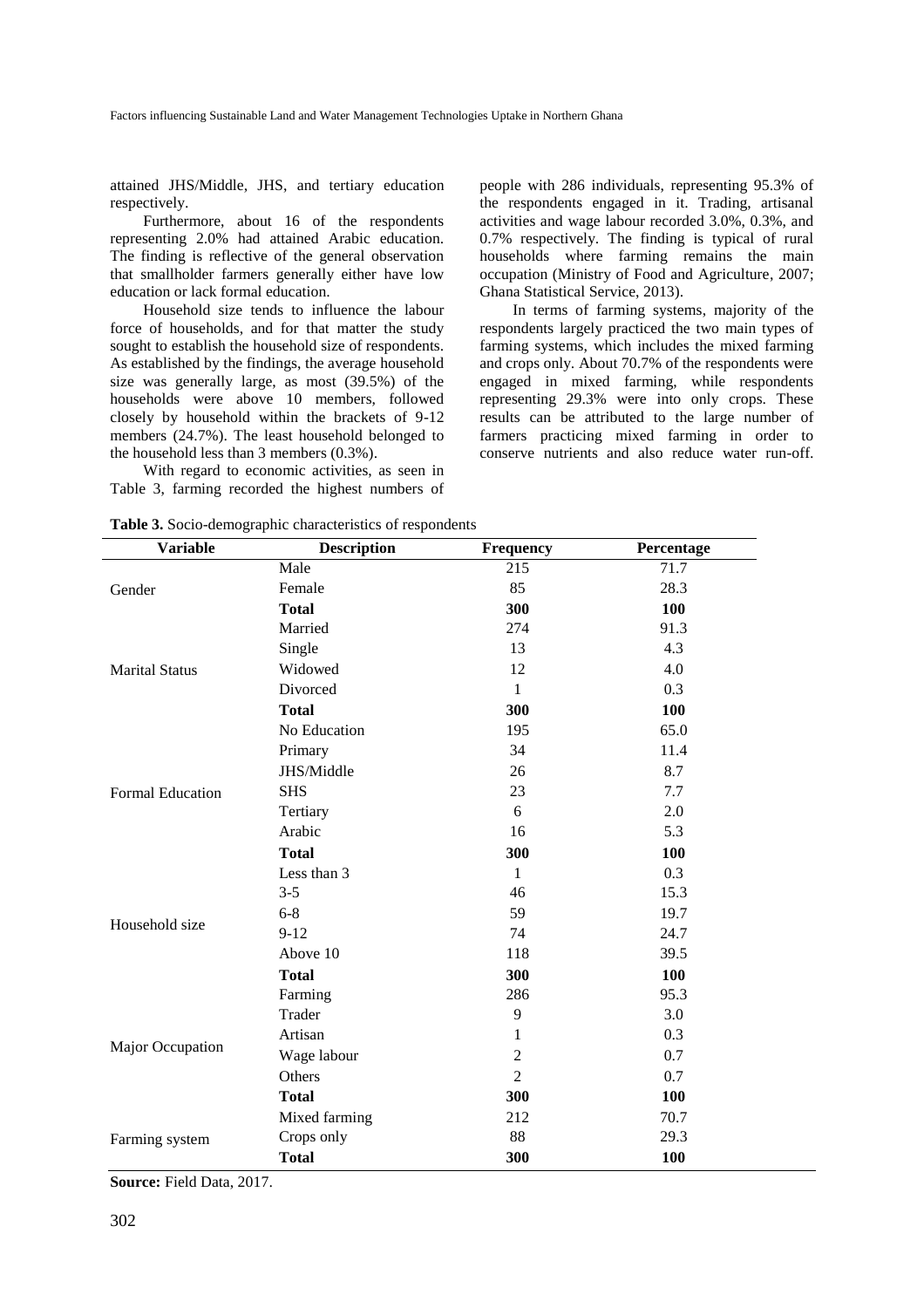#### **Levels of the SLMW technology uptake among farmers**

Technologies are developed by researchers to be used to enhance productivity, both in increasing yields and improving quality. Rahman (2007) argues that if technologies that are developed by researchers are not properly adopted and used by farmers, all the effort and resources used in developing the technologies are in vain. Therefore, the study sought to establish the level of SLWM technology adoption among farmers. The findings revealed that the adoption rate across all the identified technologies were generally low across the communities, with none rating above average as shown in Table 4 below. This is contrary to the finding of World Bank (2015) report on the SLWMP which indicated high levels of adoption. This adoption rate is obtained

**Table 4:** Levels of the SLWM technology uptake

from interaction with Ministry of Food and Agriculture (MoFA) regional and district directorates, as well as literature the study gathered about the 15 SLWM technologies actively being disseminated to farmers in the study area. These include planting trees, bush fire control, bunding, farming across slopes, use of compost, planting drought resistant varieties, fallowing land, crop rotation, following weather advice, planting early maturing varieties, residue management, mulching, row planting and Zai. Zai is a conventional soil management technology where organic matter is buried in small pit to restore soil fertility and ensure water conservation (Danso-Abbeam, Dagunga and Ehiakpor, 2019). Zai technology was first practiced by smallholder farmers in Burkina-Faso in the 1960s (Reij et al. 2009).

| <b>SLWM</b>                           | Frequency | Percentage     |
|---------------------------------------|-----------|----------------|
| Planting trees                        | 107       | 36             |
| Bush fire control                     | 105       | 35             |
| <b>Bunding</b>                        | 104       | 34.7           |
| Farming across slopes                 | 134       | 44.7           |
| Use of compost                        | 119       | 39.7           |
| Planting drought resistance varieties | 21        | 7              |
| Fallowing land                        | 17        | 5.7            |
| Crop rotation                         | 40        | 13.3           |
| Following weather advice              | 8         | 2.7            |
| Planting early maturing crops         | 20        | 6.7            |
| Planting cover crops                  | 44        | 14.6           |
| Residue management                    | 5         | 1.5            |
| Mulching                              | 9         | 3              |
| Row planting                          | 10        | 3.3            |
| Zai                                   | 6         | $\overline{2}$ |

**Source:** Field Data, 2017.

# **Tree Planting**

According to proven scientific facts, the more trees we have the more the occurrence of rainfall. There is a saying that "when the last tree dies, the last man dies", which implies that trees are critical to human survival. Tree planting has been one of the oldest technologies disseminated extensively to fight desertification, which is fast approaching towards the regions Northern Ghana. Due to the challenges in sustaining livelihoods among some rural folks, they have turned to the destruction of the forest resources for agriculture and harvesting of timber/fuel wood for survival. As seen in the Table 4, the study found that

out of the 300 farmers, only 107 respondents representing 36% adopted tree planting.

#### **Bush fire control**

The study assessed the extent to which farmers are adopting bush fires prevention or control as a strategy to sustain the environment and findings revealed that that only102 respondents representing about 35% adopted bushfire control. Respondents attributed the poor adoption of bushfires prevention and control to the attitudinal behavior and cultural practices associated with farming.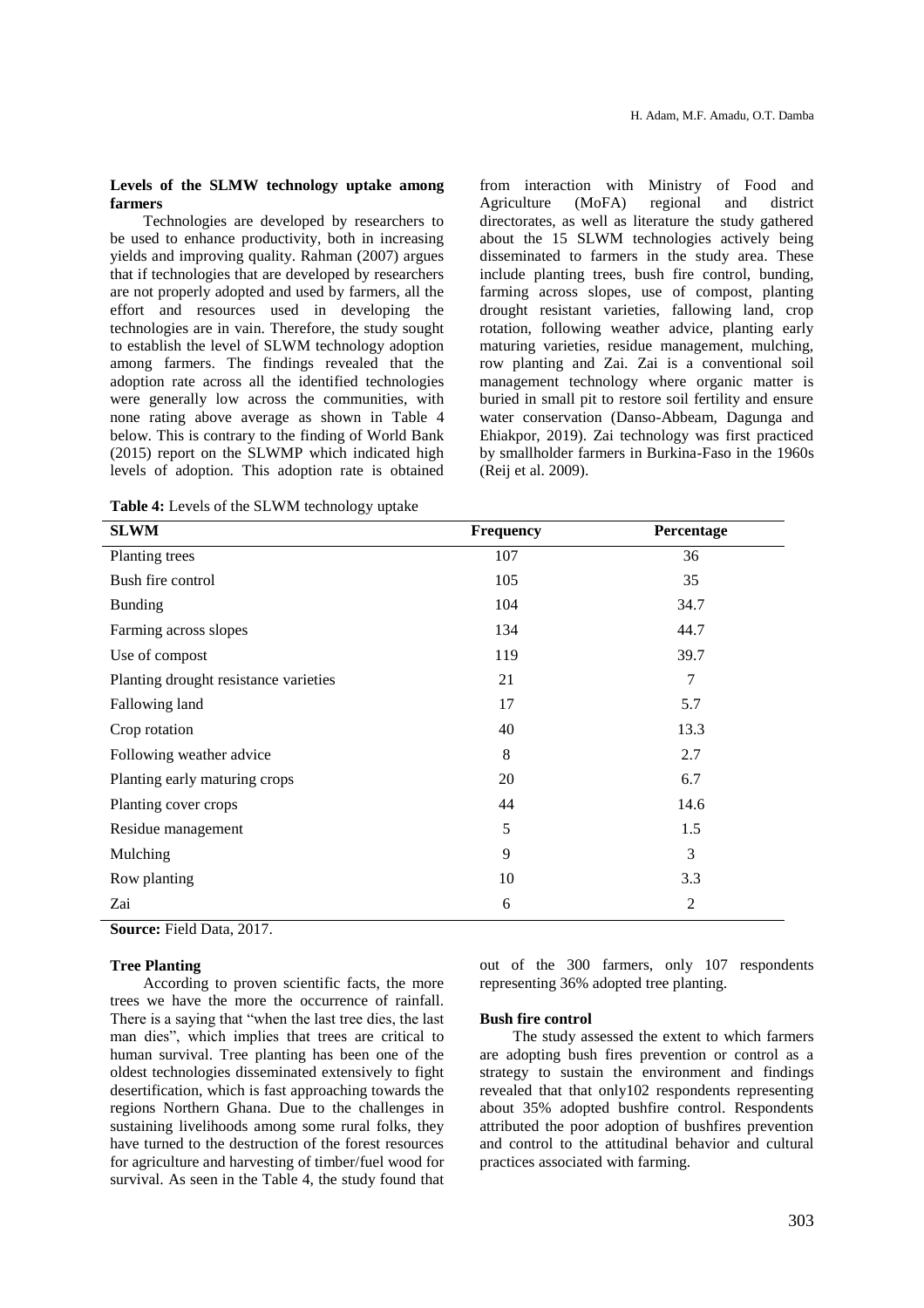#### **Bunding**

Bund construction helps prevent run-off and conserve water in farmlands. Due to the current erratic rainfall patterns largely attributed to climate change, bunding has become one of the SLWW technologies being promoted by MoFA among farmers. Farmers use either stones or earth to construct the bunds. The earth bunding activities occur in most areas; however, farmers in the Upper East Region largely use stone for their bunding. As revealed in Table 4. About 134 out of the 300 respondents representing 34.5% adopted bunding. Most of the respondents attributed the low adoption of bunding to high labour intensity nature and the extra cost incurred in its construction. Majority of the farmers representing about 44.7% of the farmers adopted contour ploughing as the SLMW technology This was attributed to the fact that there is widespread availability of stones used and also because it does not involve cost in in its construction.

#### **Composting**

Compost is one of the old technologies extensively promoted over two decades ago to gradually complement the use of inorganic fertilizer. Continuous use of inorganic fertilizer has been found to have negative impacts on soil structure as well as increase the cost of production (Tadesse et al., 2013). Findings revealed that that 39.7% of respondents adopted the use of compost. Farmers attributed the low level of compost usage to the low level of sensitization in the area.

# **Planting drought resistance varieties**

A seen in Table 4 21 respondents representing 7.0% adopted improved crop varieties. Farmers attributed low adoption due to the cost of these varieties. Improved seed varieties has been identified as one of the ways of enhancing yields but these seeds requires additional farming practices which hitherto was not practiced by farmers and hence comes at an additional cost build-up in production. This cost build-up was captured as cost of technology according to farmers and a source of demotivation to adopting SLMW. Others indicated that resistant varieties are not readily available for them to buy, even if they have the money.

## **Fallowing of Land**

Findings from the study further revealed as shown in Table 4 below, that 5.7% adopted fallowing. The low figure recorded was due to the increasingly scarcity of land attributed to increasing population, infrastructure development and other competitive uses of land. Farmers are now managing with limited land, and therefore the practice of fallowing of land is no longer possible. This implies

that farmers need to pay attention to other land management strategies, such as composting and Zai, which are effective in agricultural intensification and climate adaptation.

#### **Crop rotation**

Only a few (40) out of the 300 have adopted crop rotation, representing 13.3%. The implication is that although crop rotation is one of the effective strategies to intensify farming and ensure sustainable soil and water management, the practice is not widespread.

#### **Following weather advice**

Farming practices are carried out according to rainfall seasons. Failure to carry out a particular practice at the right time may result in crop failure. Due to climate change, the rainfall patterns have changed and farmers have to become flexible to the period of farming practice in order to get good The meteorological department in collaboration with MoFA educates farmers on specific periods to undertake farming practice in order to maximise use of the recent erratic rainfalls. A perusal of Table 4 revealed that adoption of weather advice is poor among farmers, as only a few (8) representing 2.7% have adopted weather advice. This implies that most of the farmers carry out the various practices based on their own decisions, and this likely to affect their farm output. Therefore, sensitisation of farmers needs to be intensified in order to change their behaviour.

# **Planting early maturing varieties**

Research efforts have been made to reduce the duration of some crops in order to reduce the adverse effect of rainfall, temperature and precipitation variability with in a vulnerable climate change as an adaptation strategy. As such, a number of early maturing crop varieties have been developed and transmitted to farmers through MoFA and other development projects and interventions. The study therefore assessed the extent of adoption of early maturing varieties. Only 20 out of the 300 respondents adopted planting early maturing crops. The low adoption according to the farmers during a focus group discussion can be attributed to lack of money to purchase seeds. Others argued that they do not have access to them when they need them. Also, private seed companies and vendors should set up outlets and vending points in the various operational areas to ensure easy access, availability and prompt delivery of seed to farmers. Low usage of early maturing varieties was attributed to a lack of seed vendor shops in the farming communities of the study area.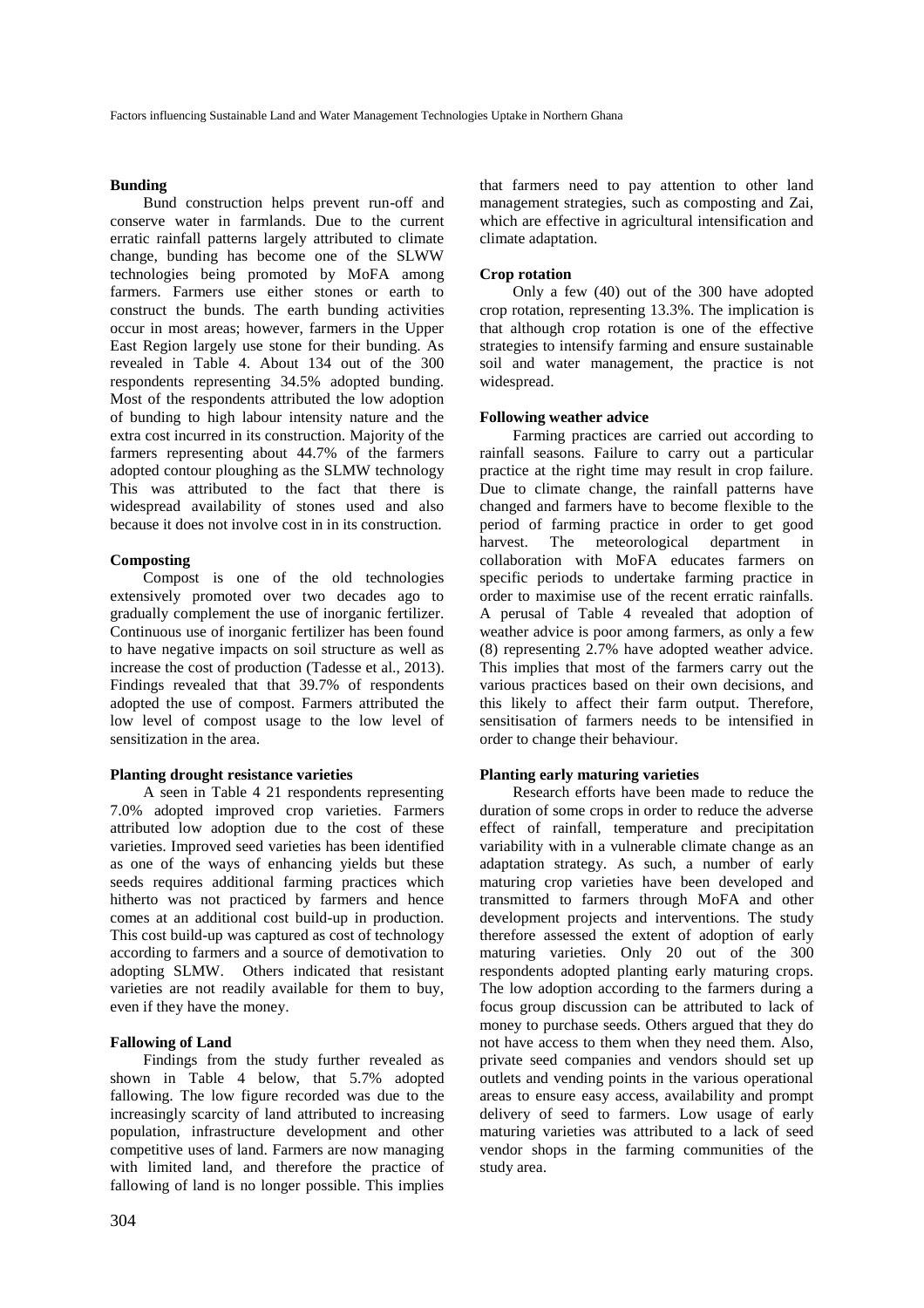## **Planting Cover Crops**

Cover crops such as mucuna prevent water runoff and fix nutrients in the soil. As such, the Ministry of Food and Agriculture (MoFA) educated farmers on the need to adopt and intercrop mucuna with cereal crops or use it for crop rotation. Findings from the study revealed that only a few (44) representing 14.6% of the respondents adopted cover crops. However, respondents attributed the low mucuna adoption to scarcity of the mucuna seed and land.

### **Crop Residue Management**

Results as shown in Table 4 above indicated that crop residue adoption was 1.5% of the respondents. The low rate of adoption is surprising because the technology does not incur extra cost and this was attributed to land preparation difficulty in the presence of crop residue and since residues are also used as firewood.

## **Mulching**

In order to conserve moisture around the plants, farmers adopts mulching. Results from Table 4 above further showed that the practice is not widespread, as only 3% of the respondents adopted mulching.

#### **Row planting**

Row planting makes it easy for weeding and other practices such as fertilization to take place. It also allows plants to grow well due to less competition for nutrients between the crops and weeds and less insect infestation. The extent of row planting by the farmers was therefore examined during the study. Table 4 showed that 3.3 percent of the respondents adopted row planting. The implication is that the adoption level was poor. Farmers attributed the low adoption rate to the time consuming nature of the technology and will mostly adopt it if there is funding for it.

# **Zai**

Zai is a technology recently introduced into the country from Burkina Faso, which is used as an effective strategy to conserve both water and nutrients in the soil. It is a land preparation practice whereby farmers dig areas of their farmland where crops are to be planted to about 15 centimetres, and manure put in before crops are planted. As seen in Table 4 above, only 2% of the respondents have adopted Zai. This implies that the technology adoption is not yet widespread. The very low adoption can partially be understood because the technology at the moment is concentrated in the upper East region. According to respondents, the practice is very good, but it is labour intensive in terms of digging the small pits especially when you have a large farm.

#### **Factors influencing SLMW Technology Uptake**

Results of the Poisson regression estimates as shown in Table 5 below on the factors influencing the adoption levels of the SLWM practices identified marital status, exposure, access to information, and cost of technology as the factors influencing uptake. Out of the ten independent variables, only four were statistically significant The Pseudo- $R^2$  of 10 confirmed that about 10% variation in the independent variables influence smallholder farmers' adoption of the SLMW technology in the study area. Possibly, the high percentage of unexplained variability in the levels of adoption could reflect unobserved heterogeneity that we were not able to control for with the available data. However, while low Pseudo R-square value was well-noted, the overall significance of model was satisfactory, as reported by the Wald Chi-square value.

Results as shown in Table 5 below showed marital status, exposure to grouping (membership to farmer-based organizations, urban dwellings), access to information and cost of technology as statistically significant at 1%, 5% except for marital status and access to information, which were significant at 10% respectively. All the significant variables were negative as well. This shows that as people get increasingly married, the probability of adopting SLWM decreased by 0.443. This is attributed to time spent by married couples at home and with their families relative to farming activities in the study area.

Also, the likelihood of farmers adopting SLWN decreases with both current and past association to farmer-based organizations and or urban dwellings. This confirms that exposure to existing technology through various media such as the print and electronic has significant but negative effect on new technology adoption (Maertens and Barrett, 2013). This further confirms the role of associations, social networks and urban dwellings on new technology adoption in Ghana due to the availability of information and strong collective action to accept or reject a new technology based on cost, and appropriateness.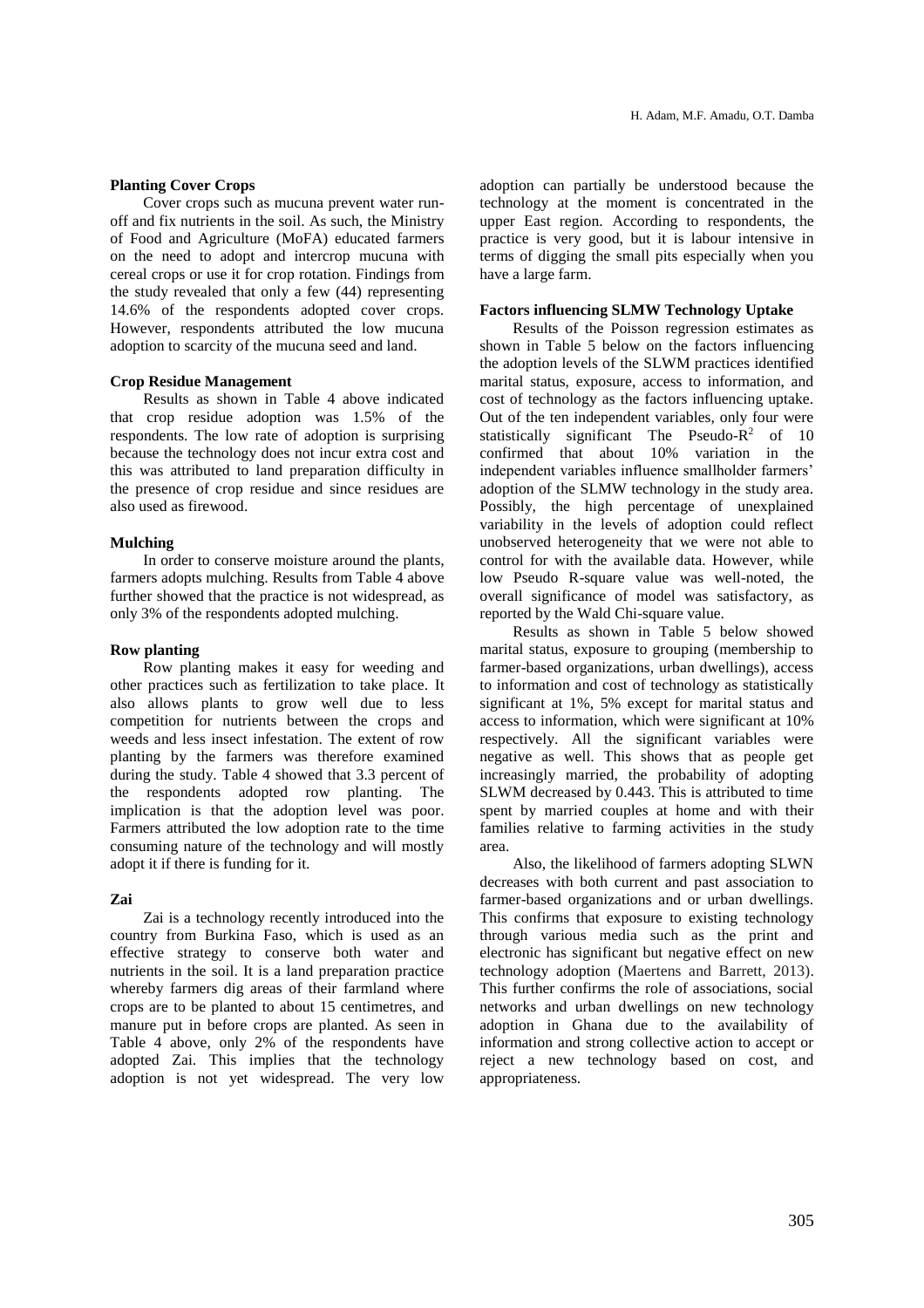Factors influencing Sustainable Land and Water Management Technologies Uptake in Northern Ghana

| <b>Variable</b>        | <b>Coefficient</b> | Std. Err. | Z       | P>Z            |
|------------------------|--------------------|-----------|---------|----------------|
| Age                    | $-0.008$           | 0.005     | $-1.61$ | 0.108          |
| Gender                 | 0.171              | 0.187     | 0.91    | 0.361          |
| Marital status         | $-0.443**$         | 0.212     | $-2.09$ | 0.037          |
| Education              | 0.032              | 0.036     | 0.87    | 0.385          |
| Household size         | $-0.008$           | 0.055     | $-0.14$ | 0.891          |
| Farm size              | $-0.003$           | 0.012     | $-0.29$ | 0.775          |
| Exposure               | $-0.523***$        | 0.143     | $-3.64$ | 0.000          |
| Access to information  | $-0.258**$         | 0.119     | $-2.18$ | 0.030          |
| Cost of technology     | $-0.326**$         | 0.121     | $-2.69$ | 0.007          |
| Occupation             | 0.157              | 0.192     | 0.82    | 0.412          |
| Constant               | 3.404              | 0.647     | 5.26    | 0.000          |
| Pseudo $R^2$           | 0.099              |           |         |                |
| Probability Chi-square | 0.000              |           |         | $\overline{0}$ |
| LR Chi-square $(10)$   | 38.45              |           |         |                |
| Log likelihood         | $-175.45$          |           |         |                |

**Table 5.** Results of the factors influencing the levels of adoption of the SLMW practices

Note: \*, \*\* and \*\*\* represents 10%, 5% and 1% statistical significance levels respectively. **Source:** Field Data, 2017.

Furthermore, a unit increase in a farmer's access to information results in a 0.26 likelihood of not adopting the SLWM in the study area and this was evident in the low yield purported by farmers. This was attributed to the perception of high cost and appropriateness of the SLMW adoption especially among women, the aged and illiterate farmers in the area due to misinformation or indirect access to information about the SLMW. Also, information from extension delivery did not trickle down to farmers and was evident from in some of the practices undertaken by these farmers. This further shows the role of information in new technologies such as SLMW towards efficient and optimum yields and confirmed by Godfray et al. (2010) that access to technology information enhances efficiency and adoption.

Finally, findings further showed that, a unit increase in the cost of adopting SLMW will lead to a 0.33 decrease in adopting this technology. This can be attributed to the low income levels among rural farmers in the study area and further confirms the role of cost in designing new technologies especially among rural farmers. The pseudo R-square confirms the effect of these variables in the SLMW technology adoption and hence a value of 10% from the estimation. This further shows that, access to information, cost of technology, exposure to association and urban dwelling as well as cost of a technology should be prioritize in designing a new technology. This will influence the adoption rate. Ideally, the SLWM practices are sometimes complex for comprehension of farmers. Probably, either the information from extension agents is not effective enough for farmers to understand and adopt the SLWM practices or farmers are conservative and

therefore did not apply the SLWM practices taught them. In any of these situations, increments of farmers' access to information will lead to low adoption.

## **CONCLUSION**

Sustainable, Land and Water management (SLWM) technologies is high among smallholder farmers in Northern Ghana. However, there were generally low levels of uptake across all the technologies identified in the three regions of the north. Motivation plays a key role in facilitating farmers' adoption of technology, as farmers with support or access to resources influence their adoption levels. This implies that increase in support to communities to adopt SLWM is likely to enhance the adoption of the SLWM technologies.

The SLWM technologies are making great impacts on the lives of poor rural farmers through increases in crop yield, prevention of water and manure run-off on farms, reduction in loss of livestock due to readily available feed, conservation of fertility and water, enough food to feed the family, reduction in poverty, increases environmental consciousness, reduction in bushfire destruction, improvement in rainfall among other. This implies that the promotion of the SLWM technologies will go a long way to improve the lives of poor rural farmers as well as reduce poverty. At the community level, the SLMW technologies require scale-up for easy.

Some farmers willing to adopt the SLWM technologies, are challenged by limitation of membership of the SLWM projects.

The SLWM is of critical importance because the issue of climate change and climate variability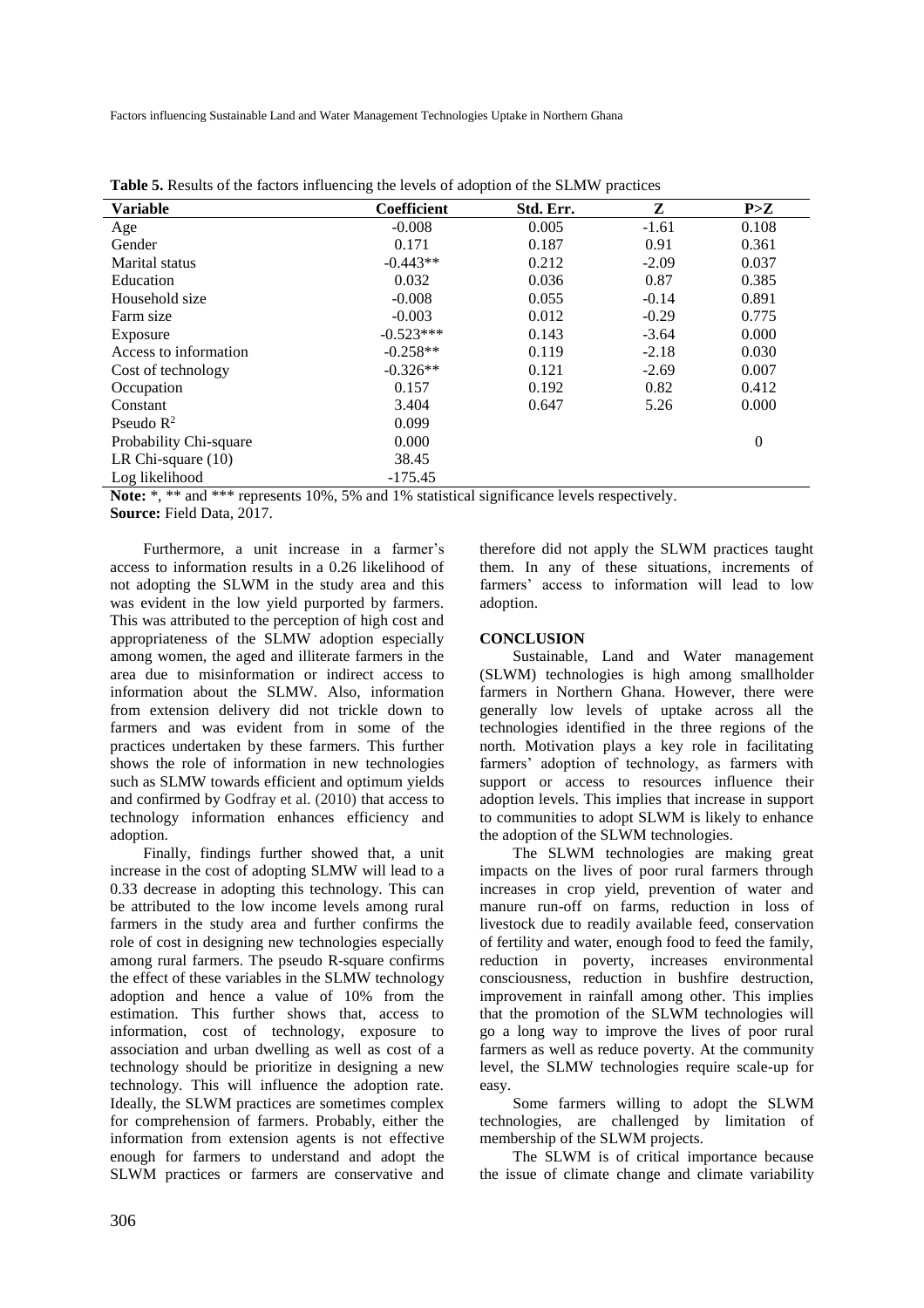has become a global affair. The smallholder farmers are the worse affected by the adverse effects of climate change. This therefore calls for the integration of the SLWM technologies in all agricultural interventions. The review of agricultural policy strategies revealed inadequate capturing of the SLWM issues, which is critical for its promotion among farmers. For instance, interventions such as AgSSIP, FASDEP I, FASDEP II, as well as METASIP did not sufficiently capture the SLWM issues.

Personnel and logistics are key in the successful delivery of the SLWM technologies in Ghana. Currently, the farmer-to-extension ratio is very low due to reduced interest in agricultural extension education. Districts and community extension agents lack basic logistics such as vehicles and motorcycles hindering visits to farming communities.

Effective up scaling of the SLWM technologies since a lot more people have no access to the support of the SLWM technologies. Major agricultural development projects by both public and private sector should integrate the SLWM technologies in their implementation, since the SLWM holds a key to future agricultural sustainability.

Private sector involvement is therefore require for sustainability aspect of the SLWM technologies Especially in the seed sector which will enhance availability and accessibility to early maturing seed varieties in the farming communities. The PP will give the MoFA the facilitative, monitoring and certification role to private seed companies leading to the creation of vendor centres in the communities.

With the proposed integration of the SLWM technologies in all agricultural programmes, the MoFA and other agricultural development projects should ensure that all agricultural extension staff are trained in the SLWM technologies.

#### **Statement of Conflict of Interest**

The authors declare that there was no conflict of interest in respect of this study.

## **Authors' Contribution**

HA (Conceived and Designed the study); MFA (Data Collection and Analysis); OTD (Quality control and data analysis).

# **REFERENCES**

Cordingley, J.E., Snyder, K.A., Rosendahl, J., Kizito, F., Bossio, D., 2015. Thinking outside the plot: Addressing low adoption of sustainable land management in sub-Saharan Africa. Current Opinion in Environmental Sustainability, 15, pp. 35-40.

Bolliger, A., Magid, J., Amado, J.C.T., Neto, F.S.,

dos Santos Ribeiro, M.D.F., Calegari, A., Ralisch, R., de Neergaard, A., 2006. Taking stock of the Brazilian "zero‐ till revolution": A review of landmark research and farmers' practice. Advances in Agronomy, 91: 47-110.

- Danso-Abbeam, G., Dagunga, G., Ehiakpor, D.S., 2019. Adoption of Zai technology for soil fertility management: evidence from Upper East region, Ghana. Journal of Economic Structures, 8 (1): 32.
- Gart, J.J., 1975. The Poisson distribution: The theory and application of some conditional tests. In A Modern Course on Statistical Distributions in Scientific Work (pp. 125-140). Springer, Dordrecht.
- Ghana Statistical Service. 2013. 2010 Population & Housing Census National Analytical Report. Accra Ghana.
- Godfray, H.C.J., Beddington, J.R., Crute, I.R., Haddad, L., Lawrence, D., Muir, J.F., Pretty, J., Robinson, S., Thomas, S.M., Toulmin, C., 2010. Food security: the challenge of feeding 9 billion people. Science, 327 (5967): 812-818.
- Gowing, J.W., Palmer, M., 2008. Sustainable agricultural development in sub-Saharan Africa: the case for a paradigm shift in land husbandry. Soil use and Management, 24 (1): 92-99.
- Hurni, H., 1997. Concepts of sustainable land management. ITC journal, pp. 210-215.
- Institute of Statistical Social Economic Research 2005. Economic assessment of sustainability of growth dependent upon renewable national resources, Ghana.
- Maertens, A., Barrett, C.B., 2013. Measuring social networks' effects on agricultural technology adoption. American Journal of Agricultural Economics, 95 (2): 353-359.
- Ministry of Food and Agriculture (MoFA) 2007. FASDEP II 2007. Food and Agriculture Sector Development Policy. Ministry of Food and Agriculture, Accra.
- Ministry of Food and Agriculture (MoFA), 2010. Medium Term Agriculture Sector Investment Plan. [www.mofa.gov.gh](http://www.mofa.gov.gh/)
- Ministry of Food and Agriculture-FASDEP II, 2007. Food and Agriculture Sector Development Policy. Ministry of Food and Agriculture, Accra.
- Ministry of Food and Agriculture. 2011. Youth in Agriculture Programme: Policy, Strategy and Sustainability. MoFA, Accra.
- Rahman, S., 2007. Adoption of improved technologies by the pig farmers of Aizawl district of Mizoram, India. Livestock Research for Rural Development, 19 (1): 1-5.
- Reij, M.W., Jongenburger, I., Gkogka, E., Gorris, L.G.M., Zwietering, M.H., 2009. Perspective on